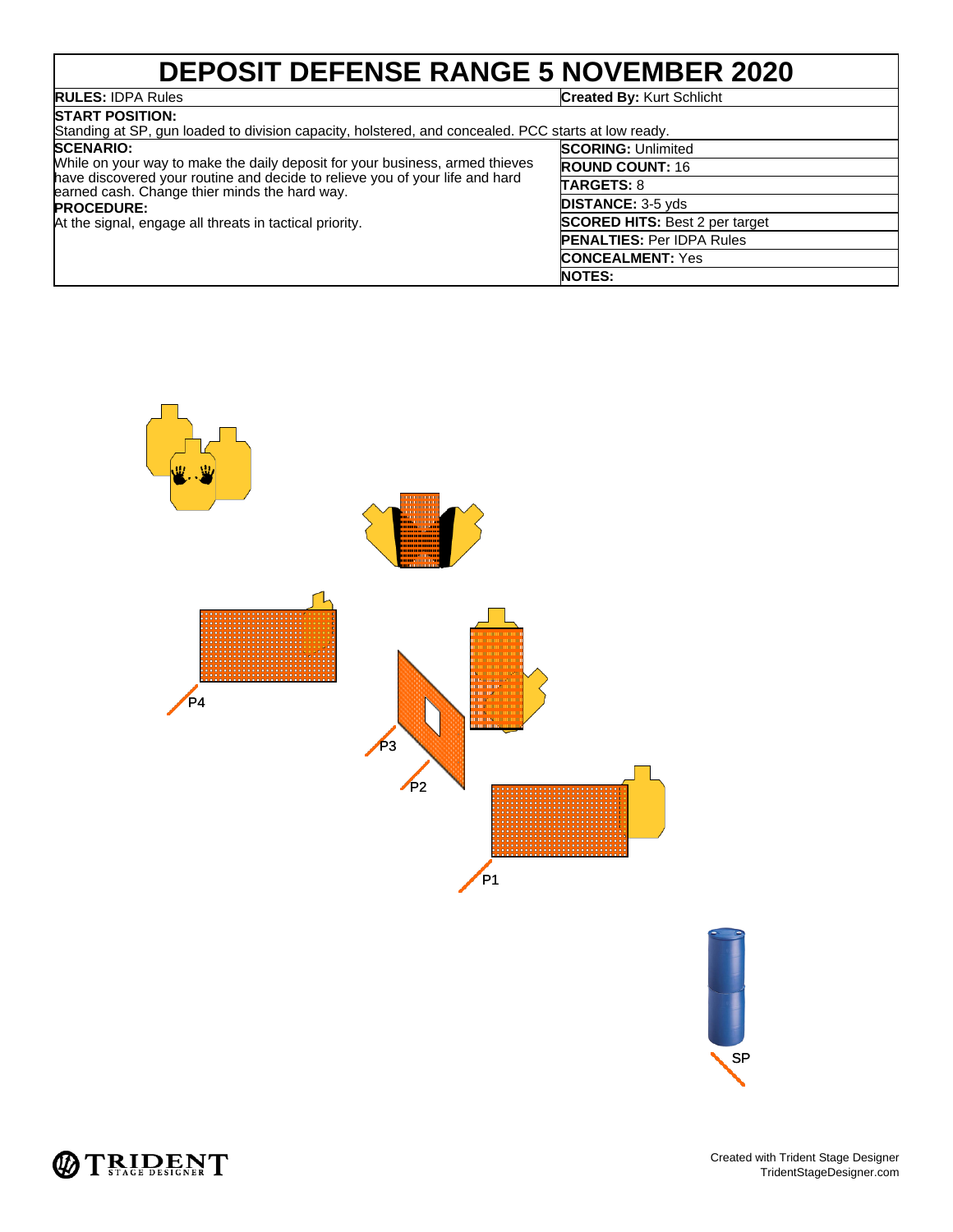### **PROTESTER PICKOFF RANGE 3 NOVEMBER 2020**<br>RULES: IDPA Rules<br>Created By: Kurt Schlicht **Created By: Kurt Schlicht**

| <b>START POSITION:</b>                                                                                                                                                                                                                                                                             |                                       |  |
|----------------------------------------------------------------------------------------------------------------------------------------------------------------------------------------------------------------------------------------------------------------------------------------------------|---------------------------------------|--|
| Standing at SP gun loaded to division capacity, holstered and concealed. PCC starts at low ready.                                                                                                                                                                                                  |                                       |  |
| <b>SCENARIO:</b><br>Violent protesters are staked out in the parking garage of your office, blocking<br>access to the building, throwing rocks, bottles, and bricks as you approach.<br>Protect yourself from harm.<br><b>PROCEDURE:</b><br>At the signal engage all threats in tactical priority. | <b>SCORING: Unlimited</b>             |  |
|                                                                                                                                                                                                                                                                                                    | <b>ROUND COUNT: 14</b>                |  |
|                                                                                                                                                                                                                                                                                                    | <b>TARGETS: 7</b>                     |  |
|                                                                                                                                                                                                                                                                                                    | <b>DISTANCE: 5 - 15yds</b>            |  |
|                                                                                                                                                                                                                                                                                                    | <b>SCORED HITS: Best 2 per target</b> |  |
|                                                                                                                                                                                                                                                                                                    | <b>PENALTIES: Per IDPA Rules</b>      |  |
|                                                                                                                                                                                                                                                                                                    | <b>CONCEALMENT: Yes</b>               |  |
|                                                                                                                                                                                                                                                                                                    | <b>NOTES:</b>                         |  |



SP

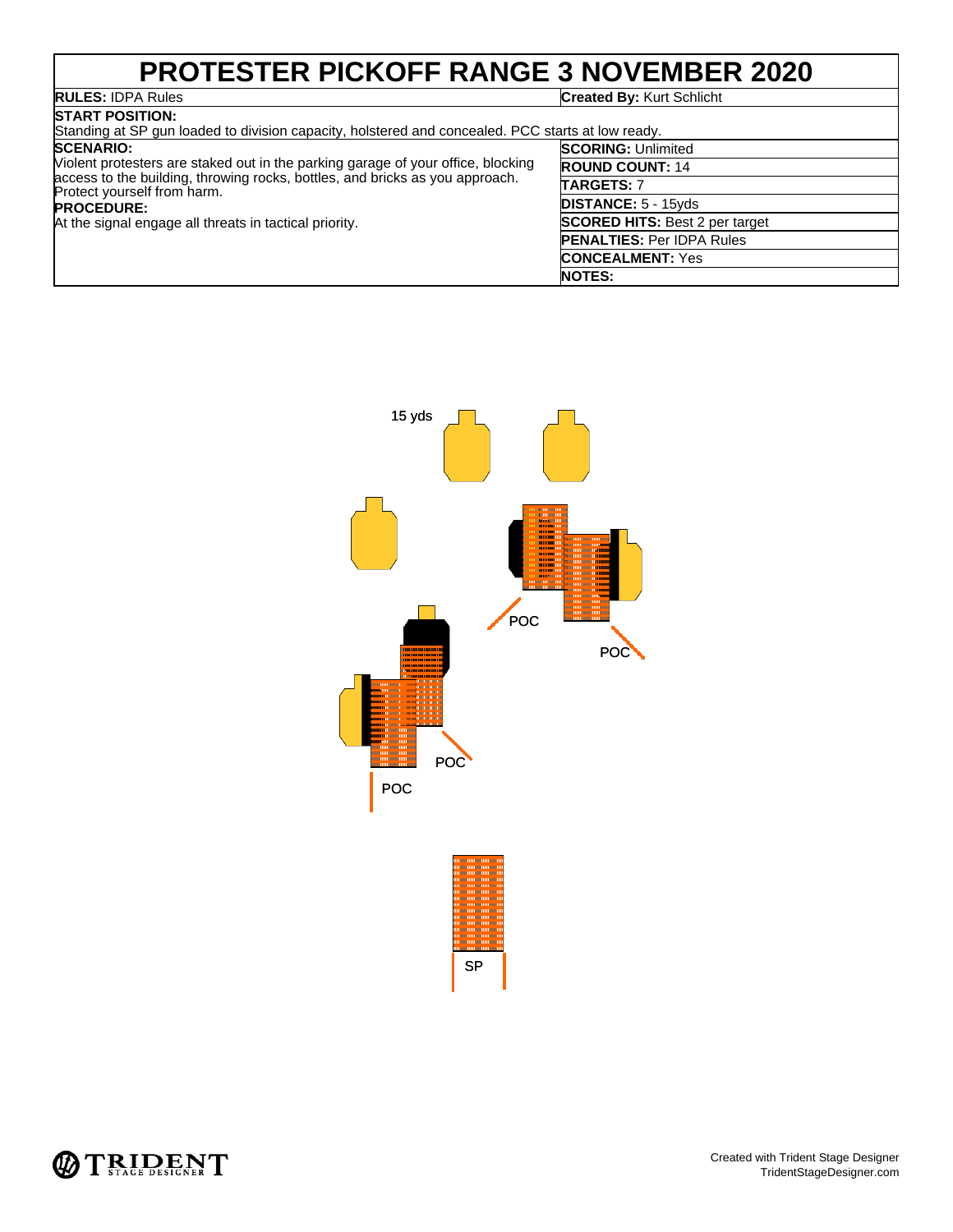# **GARDEN GANG RANGE 1 NOVEMBER 2020**

# **RULES: IDPA Rules**<br>START POSITION:

**Created By: Kurt Schlicht** 

| DIARI PUSHUN:                                                                                                                                                                                                                                                                                                         |                                       |  |
|-----------------------------------------------------------------------------------------------------------------------------------------------------------------------------------------------------------------------------------------------------------------------------------------------------------------------|---------------------------------------|--|
| Standing at SP stradling the line, gun loaded to division capacity, holstered and concealed. PCC starts at low ready.                                                                                                                                                                                                 |                                       |  |
| <b>SCENARIO:</b><br>You arrive home to a violent gang of vegan snowflakes helping themselves to<br>the veggies in your garden. Show them that they need to grow thier own.<br>(Sorry guys, I ran out of creative scenarios)<br><b>PROCEDURE:</b><br>At the signal, engage all threats from inside of the cover lines. | <b>SCORING: Unlimited</b>             |  |
|                                                                                                                                                                                                                                                                                                                       | <b>ROUND COUNT: 14</b>                |  |
|                                                                                                                                                                                                                                                                                                                       | <b>TARGETS: 7</b>                     |  |
|                                                                                                                                                                                                                                                                                                                       | <b>DISTANCE: 3 - 10yds.</b>           |  |
|                                                                                                                                                                                                                                                                                                                       | <b>SCORED HITS: Best 2 per target</b> |  |
|                                                                                                                                                                                                                                                                                                                       | <b>PENALTIES: Per IDPA Rules</b>      |  |
|                                                                                                                                                                                                                                                                                                                       | <b>CONCEALMENT:</b>                   |  |
|                                                                                                                                                                                                                                                                                                                       | <b>NOTES:</b>                         |  |



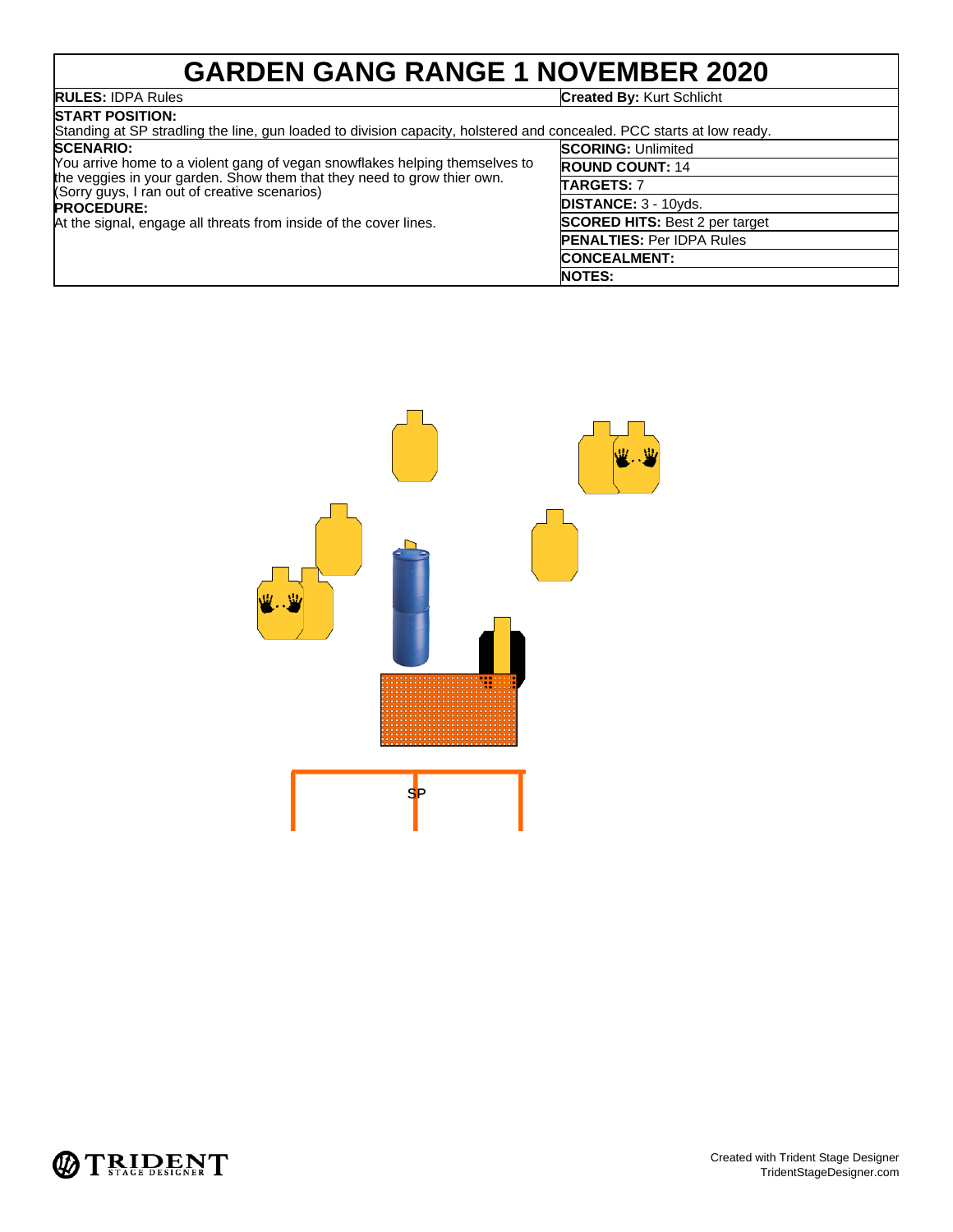# **FLIGHT FIGHT RANGE 2 NOVEMBER 2020**

#### **RULES:** IDPA Rules **Created By:** Kurt Schlicht

| <b>ISTART POSITION:</b>                                                                                                                                                                                                                                                                                                 |                                  |  |
|-------------------------------------------------------------------------------------------------------------------------------------------------------------------------------------------------------------------------------------------------------------------------------------------------------------------------|----------------------------------|--|
| Seated in chair, gun loaded to division capacity, holstered and concealed. PCC starts at low ready.                                                                                                                                                                                                                     |                                  |  |
| <b>SCENARIO:</b><br>You are the Air Marshall on flight 511, when terrorists try to gain control of the<br>plane and passengers. Let your training save the day.<br><b>PROCEDURE:</b><br>At the signal, engage all threats with 3 rounds each. T1 and T2 must be engaged SCORED HITS: Best 3 per target<br>while seated. | <b>SCORING: Unlimited</b>        |  |
|                                                                                                                                                                                                                                                                                                                         | <b>ROUND COUNT: 12</b>           |  |
|                                                                                                                                                                                                                                                                                                                         | <b>TARGETS: 4</b>                |  |
|                                                                                                                                                                                                                                                                                                                         | <b>DISTANCE: 5 - 10yds.</b>      |  |
|                                                                                                                                                                                                                                                                                                                         |                                  |  |
|                                                                                                                                                                                                                                                                                                                         | <b>PENALTIES: Per IDPA Rules</b> |  |
|                                                                                                                                                                                                                                                                                                                         | <b>CONCEALMENT: Yes</b>          |  |
|                                                                                                                                                                                                                                                                                                                         | <b>NOTES:</b>                    |  |





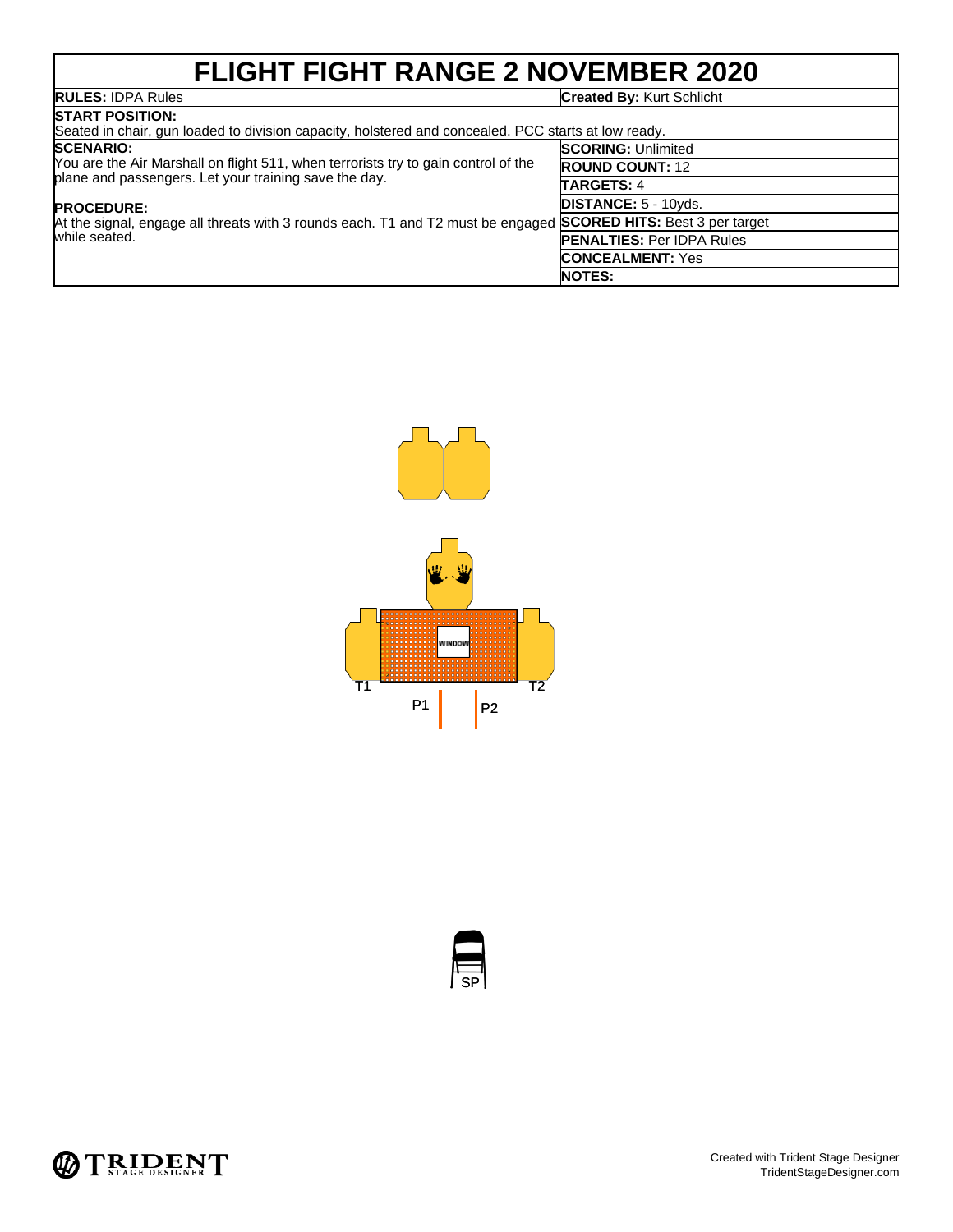# **RALLY RIPOFF RANGE 6 NOVEMBER 2020**

**RULES:** IDPA Rules **Created By:** Kurt Schlicht

#### **START POSITION:** Seated at the table, gun loaded to division capacity, holstered, and concealed. PCC starts with rifle on the table, pointed directly at the berm.

| <b>SCENARIO:</b> |  |
|------------------|--|
|------------------|--|

| <b>SCENARIO:</b><br>You are waiting for the rally to begin when a group of Antifa snowflakes mistake | <b>SCORING: Unlimited</b>                               |
|------------------------------------------------------------------------------------------------------|---------------------------------------------------------|
|                                                                                                      | <b>ROUND COUNT: 18</b>                                  |
| you for an easy target. Turn the tables on them.<br><b>PROCEDURE:</b>                                | <b>TARGETS: 10</b>                                      |
| At the signal, engage all threats in tactical priority. T1 - T3 must be engaged<br>while seated.     | <b>IDISTANCE: 10 YDS.</b>                               |
|                                                                                                      | <b>SCORED HITS:</b> Best 2 per target, steel must fall. |
|                                                                                                      | <b>PENALTIES: Per IDPA Rules</b>                        |
|                                                                                                      | <b>CONCEALMENT:</b> Yes                                 |
|                                                                                                      | <b>NOTES:</b>                                           |





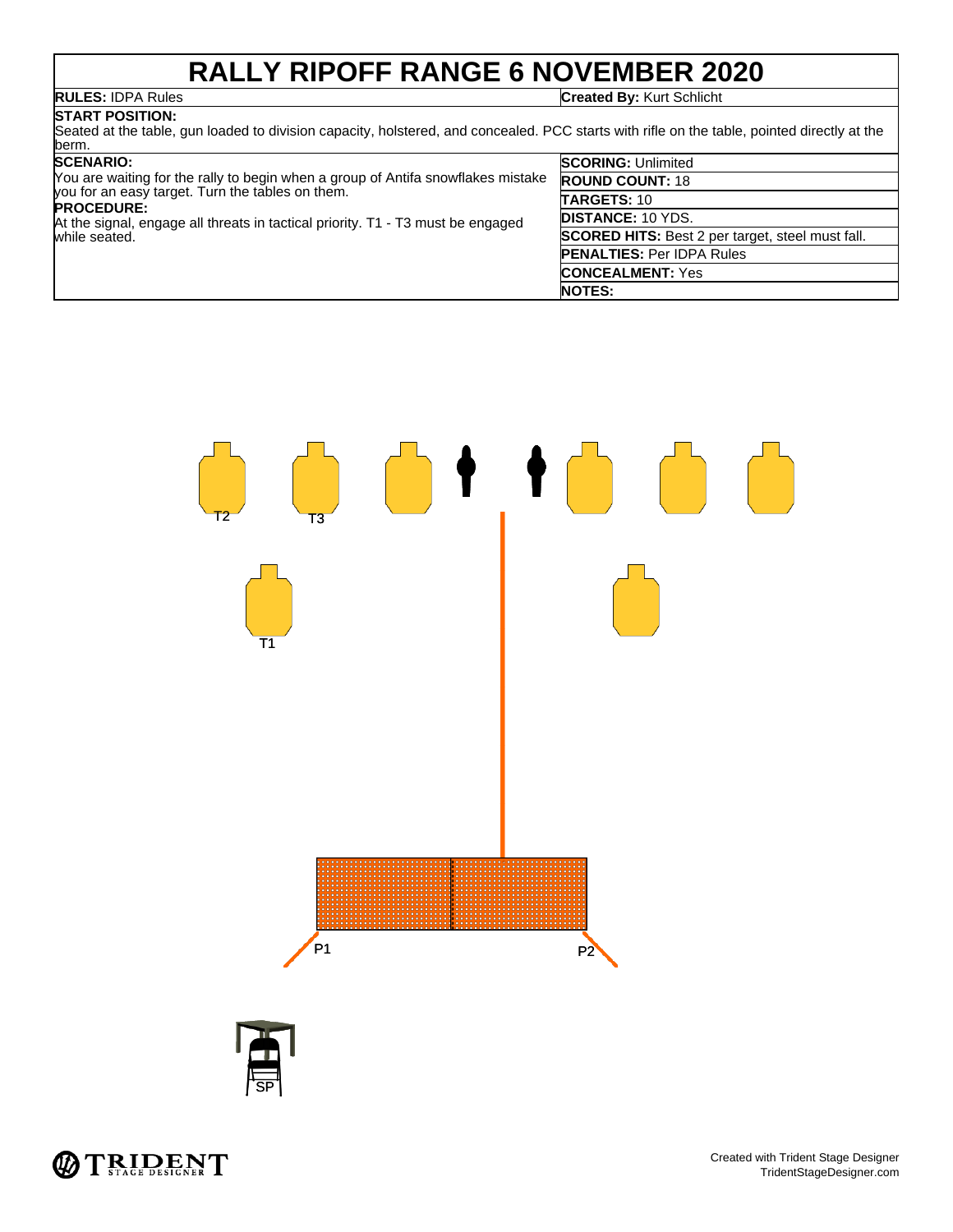# CEMETARY COCKROACHES RANGE 4 NOVEMBER 2020

#### **START POSITION:**

**Created By: Kurt Schlicht** 

**NOTES:**

| Standing at SP, hands touching the x's on the wall, gun loaded to division capacity, holstered, and concealed. PCC starts at low ready.                                                                                                                 |                                       |  |
|---------------------------------------------------------------------------------------------------------------------------------------------------------------------------------------------------------------------------------------------------------|---------------------------------------|--|
| <b>SCENARIO:</b>                                                                                                                                                                                                                                        | <b>SCORING: Unlimited</b>             |  |
| You are visiting loved ones, but have forgotten it's Holloween. Zombies are<br>everywhere, thankfully, you are loaded with silver bullets today. fight your way<br>out.<br><b>PROCEDURE:</b><br>At the signal, engage all threats in tactical priority. | <b>ROUND COUNT: 14</b>                |  |
|                                                                                                                                                                                                                                                         | <b>TARGETS: 7</b>                     |  |
|                                                                                                                                                                                                                                                         | <b>DISTANCE: 1 - 7 YDS.</b>           |  |
|                                                                                                                                                                                                                                                         | <b>SCORED HITS: Best 2 per target</b> |  |
|                                                                                                                                                                                                                                                         | <b>PENALTIES: Per IDPA Rules</b>      |  |
|                                                                                                                                                                                                                                                         | <b>CONCEALMENT: Yes</b>               |  |